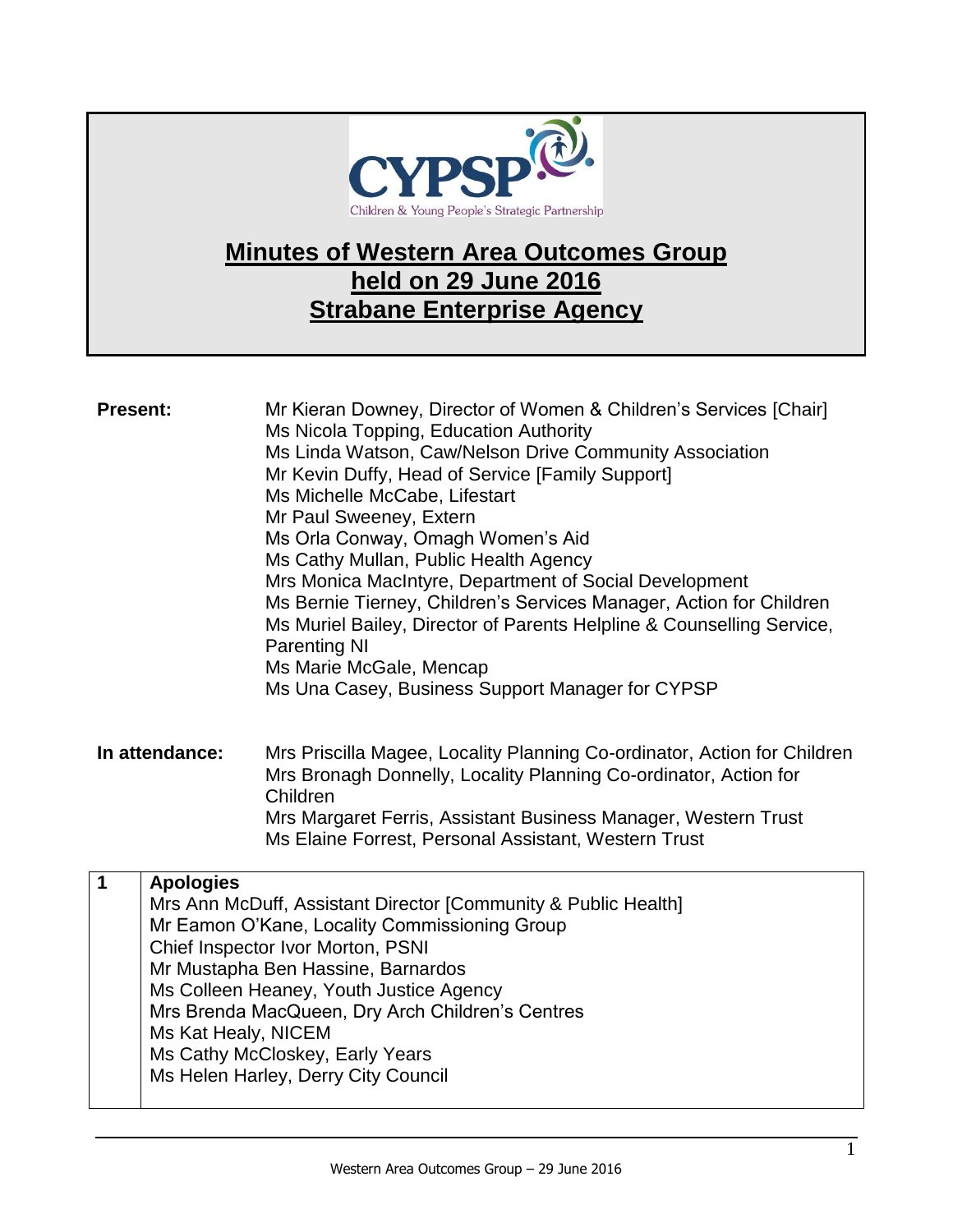| $\mathbf{2}$            | <b>Chairman's Remarks</b><br>Mr Downey welcomed Mr Kevin Duffy, Head of Service [Family Support] to the<br>meeting and advised that he was replacing Mr Pat Armstrong on the group.<br>Mr Downey advised that the Trust were currently recruiting for Mr Duffy's substantive<br>post as Service Manager, so there would be an overlap of roles for Mr Duffy over the<br>summer period.                                                                                                                                                                                                                                                                                                                                                                                                                                                                                  |
|-------------------------|-------------------------------------------------------------------------------------------------------------------------------------------------------------------------------------------------------------------------------------------------------------------------------------------------------------------------------------------------------------------------------------------------------------------------------------------------------------------------------------------------------------------------------------------------------------------------------------------------------------------------------------------------------------------------------------------------------------------------------------------------------------------------------------------------------------------------------------------------------------------------|
|                         | Mr Downey reported that the Trust had previously entered into discussions with the<br>Health and Social Care Board to transfer funding to the Trust in respect of family<br>support contracts. He said this had now been completed and the Trust would now<br>manage all contracts for family support which would strengthen services and best<br>meet the needs of children and young people.                                                                                                                                                                                                                                                                                                                                                                                                                                                                          |
|                         | As reported at the last meeting, Mr Downey advised that Mrs Magee and<br>Mrs Donnelly would transfer to the Trust under TUPE arrangements from<br>1 July 2016. He said both staff had a wealth of information and knowledge and this<br>move to the Trust would ensure good connections within the community.                                                                                                                                                                                                                                                                                                                                                                                                                                                                                                                                                           |
|                         | Mr Downey advised that following Mrs Hardy's retirement, Ms Casey would provide<br>the regional link to the group and she had undertaken to complete the action plan<br>which would be discussed in detail at the next meeting. Mr Downey reported that the<br>two main priorities were:-<br>$\triangleright$ Youth Participation - need to have a meaningful framework.<br>> Emotional Health and Wellbeing of Children and Young People.                                                                                                                                                                                                                                                                                                                                                                                                                              |
| $\mathbf{3}$            | Notes of Previous Meeting held on 27 April 2016<br>Minutes of the previous meeting held on 27 April 2016 were approved.                                                                                                                                                                                                                                                                                                                                                                                                                                                                                                                                                                                                                                                                                                                                                 |
| $\overline{\mathbf{4}}$ | <b>Matters Arising</b>                                                                                                                                                                                                                                                                                                                                                                                                                                                                                                                                                                                                                                                                                                                                                                                                                                                  |
|                         | <b>Syrian Refugees</b><br>Mr Sweeney reported that the community infrastructure had worked well and<br>feedback was that acceptance within local communities for the refugees was going<br>well. Mr Duffy said keyworkers had been essential to the resettlement process and<br>community groups had been effective in the transition and settling in period. He said<br>feedback from families regarding their experience had also been very positive. He<br>said registration with GP's and the Education Authority had all went well.<br>Ms Topping advised that all the children had been placed in both mainstream and<br>special schools. Ms McGale offered to assist in any way. Mr Duffy reported that<br>there were plans for the next tranche of five additional groups of refugees, but said<br>there were no immediate plans in relation to the Trust area. |
|                         | <b>Youth Participation</b><br>Mr Downey reported that he had a meeting earlier this morning with Mr Duffy,<br>Ms Casey, Mrs Magee and Mrs Donnelly to discuss a proposal to give Mrs Magee<br>and Mrs Donnelly a youth participation role one day per week by top slicing some of                                                                                                                                                                                                                                                                                                                                                                                                                                                                                                                                                                                       |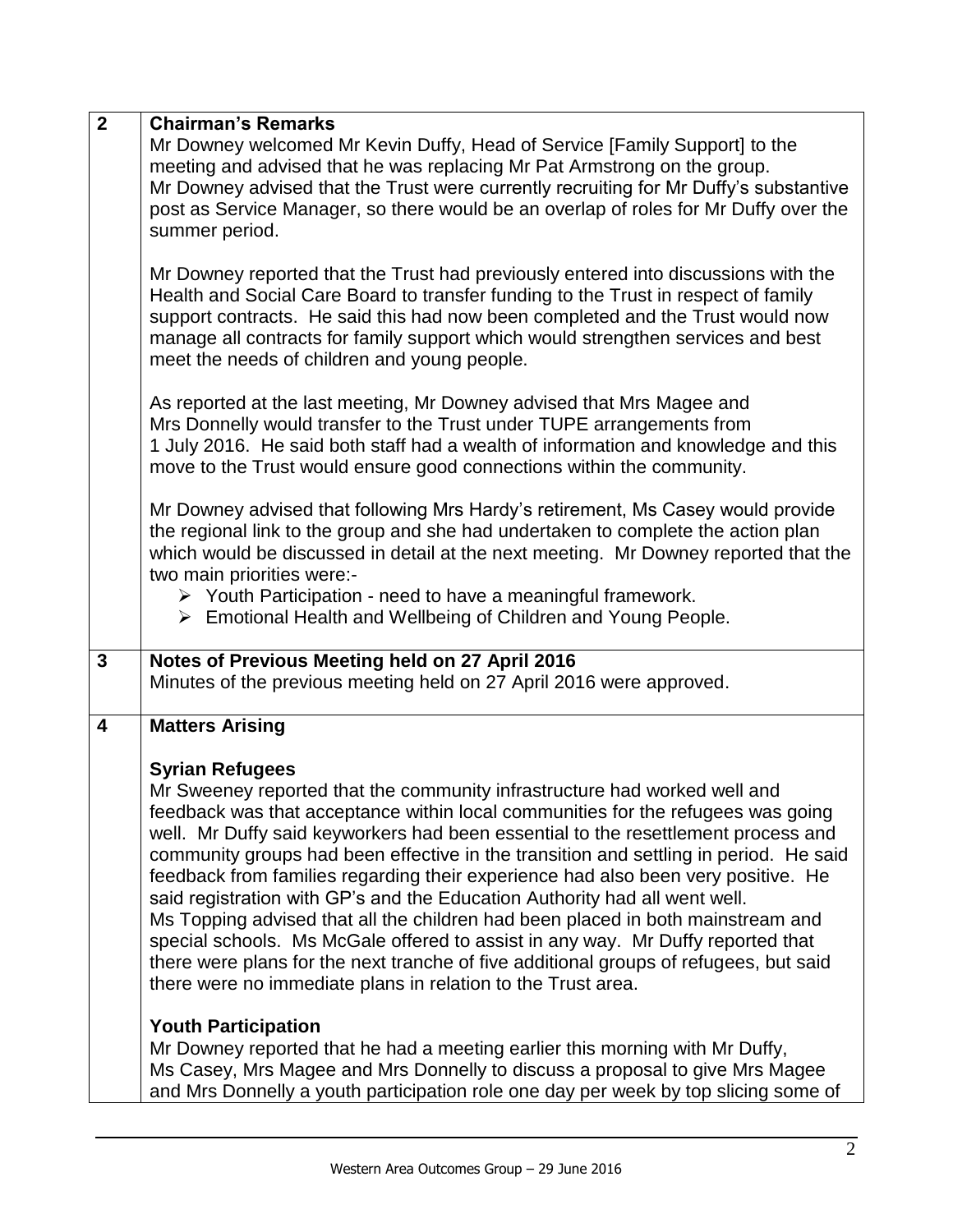|                 | the Outcomes Group funding, as they were currently contracted to work four days per<br>week. He said this proposal would be discussed in more detail at the next Outcomes<br>Group meeting.                                                                                                                                                                                                                                                                                                                                                                                                                                                                                                                                                                                       |
|-----------------|-----------------------------------------------------------------------------------------------------------------------------------------------------------------------------------------------------------------------------------------------------------------------------------------------------------------------------------------------------------------------------------------------------------------------------------------------------------------------------------------------------------------------------------------------------------------------------------------------------------------------------------------------------------------------------------------------------------------------------------------------------------------------------------|
| $5\phantom{.0}$ | <b>Update from Locality Planning Groups</b><br>Mrs Magee reported on the successful Breastfeeding Awareness Week which took<br>place during 20 - 27 June 2016. She advised that Fermanagh & Omagh District<br>Council held a reception, hosted by Mary Garitty, Chairperson, for the mothers,<br>babies, staff, volunteers and supporters of the Breast Friends Group. She said the<br>Council agreed to participate in the "Breastfeeding Welcome Here" initiative<br>throughout the majority of its public buildings. Mrs Magee apprised members that<br>Mary Garitty, along with other councillors, had requested to become members of the<br><b>Locality Planning Groups.</b>                                                                                                 |
|                 | Mrs Magee updated members on the events held during Infant Mental Health<br>Awareness Week which ran from 6 - 10 June 2016. She said the two awareness<br>raising events entitled "Vein of Love", where nail artists had kindly agreed to paint the<br>ring finger of customers, in blue or pink, in two local supermarkets had been very<br>successful. She said 300+ "Best Start in Life" booklets had been handed out to<br>shoppers and social media had been widely used to send out messages and<br>photographs of the events. Mrs Magee acknowledged the support from Hub staff<br>and Health Visitors at the events.                                                                                                                                                      |
|                 | Mrs Donnelly proposed that the Outcomes Group look at the issue of younger<br>children now using drugs and alcohol and, in turn, parenting was being<br>compromised. Mrs MacIntyre said illegal highs led to anti social behavior and<br>counselling groups were currently not able to keep up with the demand for their<br>services. She said the issues were increasing and there was a need to provide<br>up-to-date information for young people of where they could seek help.<br>Mrs MacIntyre said there was a need to keep groups accountable for the funding<br>contracts they had secured. Ms Mullan acknowledged that the social procurement<br>process was intensive, but emphasised that the same level of funding was available,<br>albeit via different providers. |
|                 | Mr Downey reported that Mrs Magee and Mrs Donnelly were currently scoping out<br>available support services in the West in relation to drugs and alcohol. Ms Mullan<br>offered to meet with Mrs Donnelly to discuss. Mrs Magee undertook to have the<br>scoping exercise completed for the next meeting for discussion.                                                                                                                                                                                                                                                                                                                                                                                                                                                           |
|                 | Ms Watson advised that her organisation were looking at setting up a virtual Hub to<br>provide information on available services and contact details, but stated that there<br>may be a need to extend this beyond the Waterside area.                                                                                                                                                                                                                                                                                                                                                                                                                                                                                                                                            |
|                 | Mr Sweeney said there was a need to find out what services were in existence, and<br>how best to engage with children and young people and said this needed to be at the<br>forefront of Youth Participation. Mr Duffy said there was a need to look at                                                                                                                                                                                                                                                                                                                                                                                                                                                                                                                           |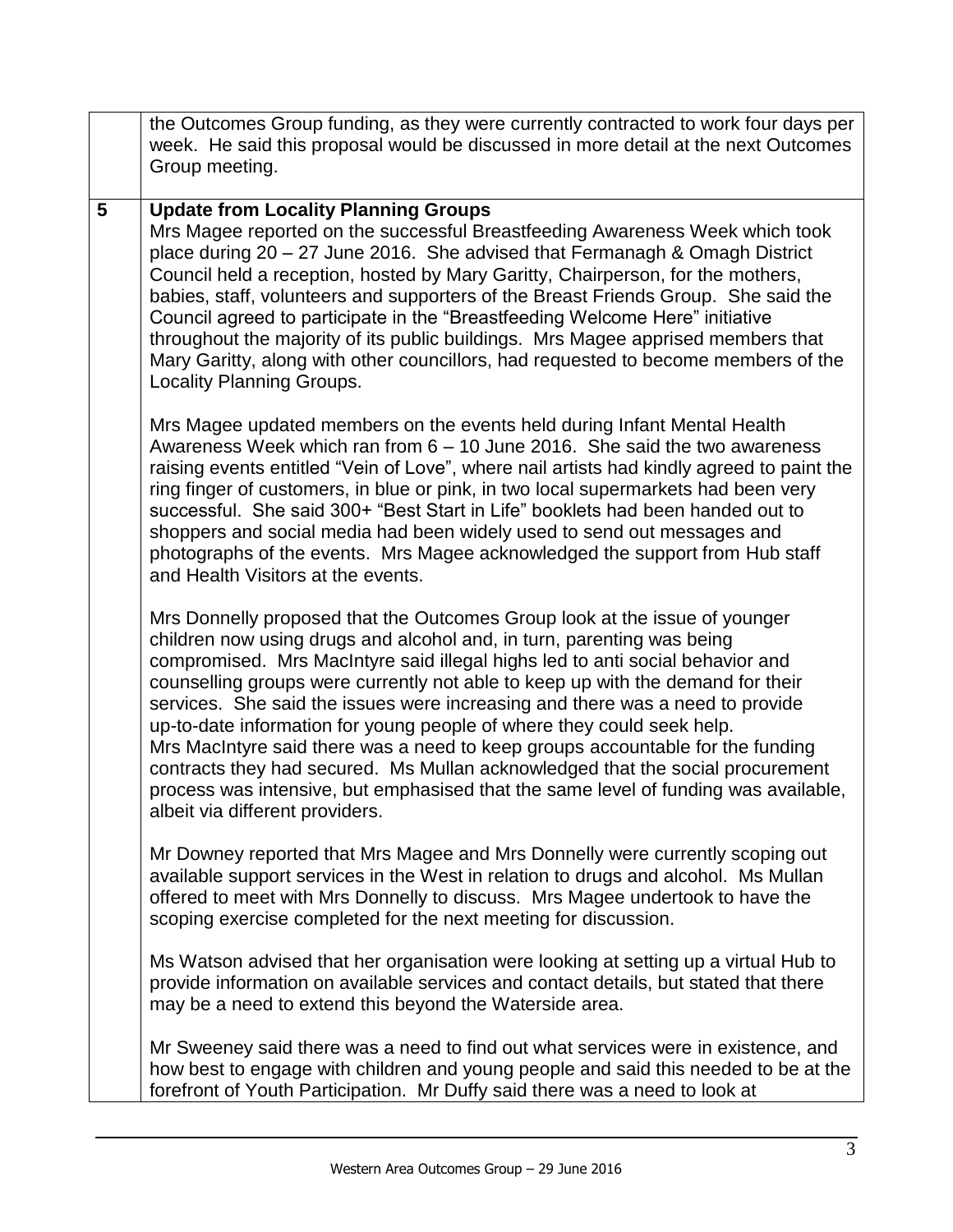|                | connectivity and said his challenge was to develop a community development type of<br>approach.                                                                                                                                                                                                                                                                                                                                                                                                                                                                                                                                                                                                                                                                                                                                                                                                                                                                                                                                                                                                                                                                                                   |
|----------------|---------------------------------------------------------------------------------------------------------------------------------------------------------------------------------------------------------------------------------------------------------------------------------------------------------------------------------------------------------------------------------------------------------------------------------------------------------------------------------------------------------------------------------------------------------------------------------------------------------------------------------------------------------------------------------------------------------------------------------------------------------------------------------------------------------------------------------------------------------------------------------------------------------------------------------------------------------------------------------------------------------------------------------------------------------------------------------------------------------------------------------------------------------------------------------------------------|
|                | Ms Mullan agreed to distribute information on forthcoming courses on drugs and<br>alcohol via Mr Downey's office. Mrs MacIntyre also agreed to circulate this<br>information.                                                                                                                                                                                                                                                                                                                                                                                                                                                                                                                                                                                                                                                                                                                                                                                                                                                                                                                                                                                                                     |
|                | Mr Downey stated that Making Life Better needed to be referenced in the Outcomes<br>Group action plan. Ms Mullan said organisations now needed to detail Making Life<br>Better in their funding applications.                                                                                                                                                                                                                                                                                                                                                                                                                                                                                                                                                                                                                                                                                                                                                                                                                                                                                                                                                                                     |
|                | Mr Downey said two of the main building blocks for the group to focus on in the future<br>were E-safety and drug and alcohol abuse around Emotional Health and Wellbeing.                                                                                                                                                                                                                                                                                                                                                                                                                                                                                                                                                                                                                                                                                                                                                                                                                                                                                                                                                                                                                         |
|                | <b>Regional Locality Planning</b><br>Mr Downey reported that a Regional Locality Steering Group was being established<br>and Mrs Brenda MacQueen from the Western area was the nomination from the<br>West for her links to the community and the Hubs. Ms Casey advised that Terms of<br>Reference were currently being devised.                                                                                                                                                                                                                                                                                                                                                                                                                                                                                                                                                                                                                                                                                                                                                                                                                                                                 |
| 6              | <b>Early Intervention Updates &amp;</b>                                                                                                                                                                                                                                                                                                                                                                                                                                                                                                                                                                                                                                                                                                                                                                                                                                                                                                                                                                                                                                                                                                                                                           |
|                | <b>Pioneering Communities</b><br>Mr Downey apprised members that following another visit from Mr George Hosking<br>and staff from WAVE on 27 June 2016, the Trust would have the first Pioneering<br>Community in the UK and would have WAVE as a partner for the next five years.<br>He said he was excited to have WAVE as a partner due to their extensive expertise<br>and connections. He said the pilot would commence in the neighbourhood renewal<br>areas in the Derry & Strabane District Council areas [Outer North, Outer West,<br>Strabane, Triax, Waterside], as these combined areas met the required stipulated<br>population of at least 50,000 – 60,000 with more than 500 live births per year.<br>Mr Downey said the Trust would proceed to appoint a Project Manager and establish<br>a Project Management Board. He said they would evaluate outcomes after the pilot<br>and then roll out Pioneering Communities throughout the Trust. He proposed to<br>invite Mr Hosking to a future meeting of the Outcomes Group. Discussion took place<br>on the requirement for evidence based programmes. Ms Mullan advised that the<br>PHA only funded evidenced based programmes. |
| $\overline{7}$ | <b>Early Intervention Updates</b><br>Ms Tierney reported that the Early Intervention Service, which Action for Children<br>had been awarded the contract to deliver, had received 72 referrals, 34 of which<br>came from the Strabane area. She said there was a small team of staff who were<br>well equipped to deliver the twelve week programme. She said information on the<br>service had been circulated and there was good partnership working with the Team<br>Leader attending Hub Co-ordinators meetings. Ms Tierney said feedback from<br>families had been incredible and she agreed to forward Mr Downey a briefing report,                                                                                                                                                                                                                                                                                                                                                                                                                                                                                                                                                         |
|                | with case studies, for distributing to members. Mr Downey requested Ms Tierney to                                                                                                                                                                                                                                                                                                                                                                                                                                                                                                                                                                                                                                                                                                                                                                                                                                                                                                                                                                                                                                                                                                                 |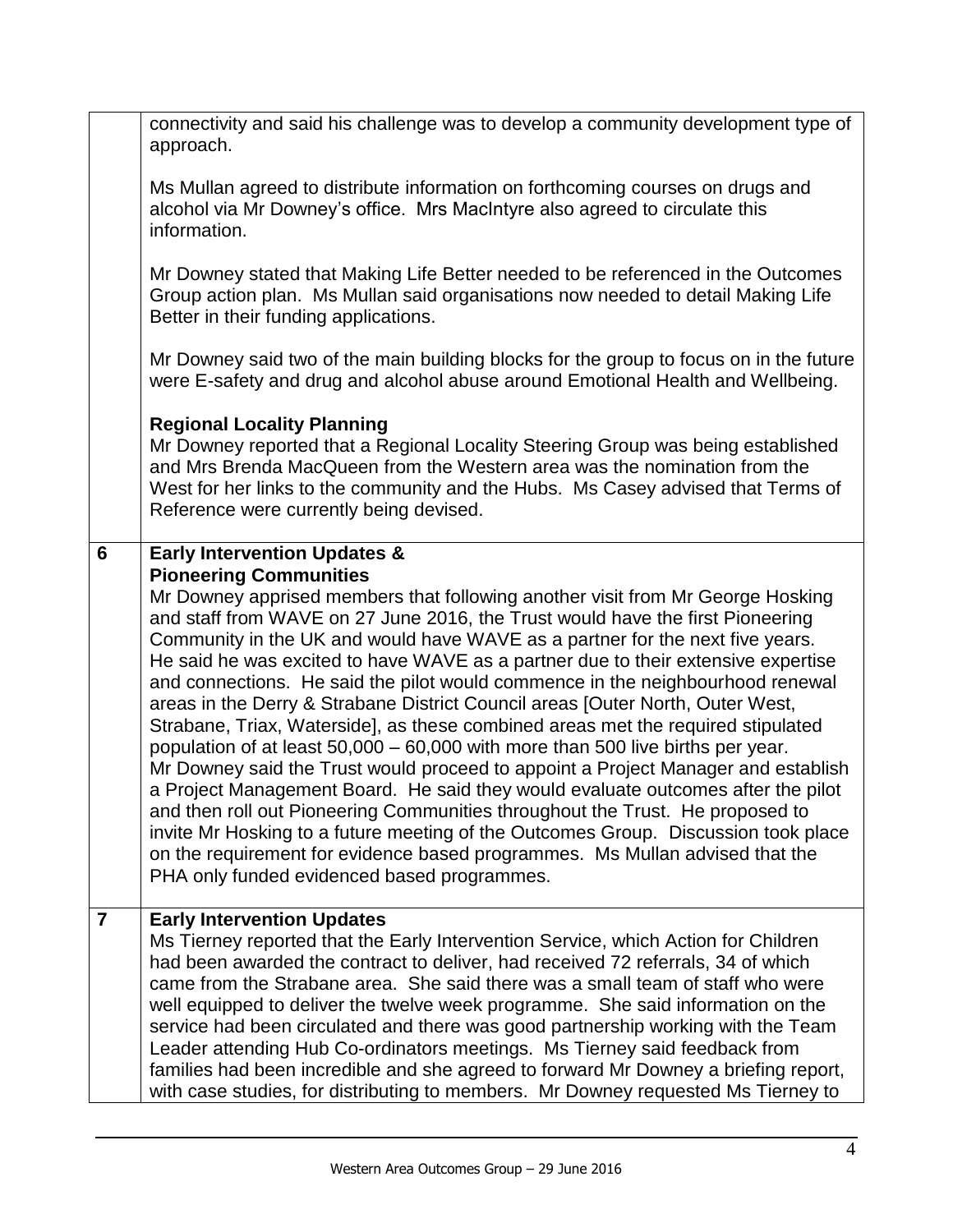|                | deliver a presentation on the project at a future meeting.                                                                                                                                                                                                                                                                                                                                                                                                                                                                                                                                                                                                                                                                                                                                                                                                                                                       |
|----------------|------------------------------------------------------------------------------------------------------------------------------------------------------------------------------------------------------------------------------------------------------------------------------------------------------------------------------------------------------------------------------------------------------------------------------------------------------------------------------------------------------------------------------------------------------------------------------------------------------------------------------------------------------------------------------------------------------------------------------------------------------------------------------------------------------------------------------------------------------------------------------------------------------------------|
| $\overline{7}$ | <b>Children with Disabilities</b><br>Mr Downey advised that he wished to give this agenda item more focus at future<br>meetings to allow for a full discussion on challenges, gaps, complex needs, short<br>breaks, parental stress etc. He apprised members that there were currently 3,500<br>children awaiting an assessment for Autism across Northern Ireland. Ms Bailey<br>agreed that parents of disabled children were struggling. Ms McGale said she<br>welcomed this discussion which should also include dual diagnosis and the over<br>shadowing of diagnostic tools. Mr Downey suggested that Ms McGale could assist in<br>helping to plan for this open discussion at a future meeting. Mrs MacIntyre said there<br>was now more recognition for children with disabilities and the their parents, with<br>some facilities offering dedicated and quieter times for disabled children to avail of. |
| 9              | <b>Safeguarding</b>                                                                                                                                                                                                                                                                                                                                                                                                                                                                                                                                                                                                                                                                                                                                                                                                                                                                                              |
|                | Co-operating to Safeguard Children and Young People in Northern Ireland<br>Mr Downey advised that the policy framework "Co-operating to Safeguarding<br>Children and Young People in Northern Ireland" had been updated and widely<br>distributed. He said he had requested the DHSSPS to provide an index detailing the<br>changes between the 2003 policy and the 2016 policy as this would be a useful<br>marker in identifying the new changes. Mr Downey agreed to share this index with<br>members when available.<br>Ms Bailey advised that the Safeguarding Board for Northern Ireland were developing                                                                                                                                                                                                                                                                                                   |
|                | an E-safety strategy, an accompanying action plan, which would detail 4 or 5 key<br>messages for everyone by relevant age range.                                                                                                                                                                                                                                                                                                                                                                                                                                                                                                                                                                                                                                                                                                                                                                                 |
|                | Mr Duffy advised that child sexual exploitation remained a concern and said it was<br>important to continually raise awareness within communities. Mr Downey reminded<br>members that the Trust's contact for CSE was Ms Charmaine McNally. Ms Casey<br>advised members of a useful video entitled "Chelsea's Choice" which was available<br>on the website of the Safeguarding Board for NI.                                                                                                                                                                                                                                                                                                                                                                                                                                                                                                                    |
| 10             | <b>CYPSP Think Family Sub Group/Hidden Harm</b><br>No issues to report.                                                                                                                                                                                                                                                                                                                                                                                                                                                                                                                                                                                                                                                                                                                                                                                                                                          |
| 11             | <b>Any Other Business</b>                                                                                                                                                                                                                                                                                                                                                                                                                                                                                                                                                                                                                                                                                                                                                                                                                                                                                        |
|                | <b>Draft Programme for Government Framework 2016-2021</b><br>Mrs MacIntyre advised of the current consultation on the draft Programme for<br>Government 2016-2021, which was available on the Northern Ireland Executive's<br>website and suggested that Mrs Magee and Mrs Donnelly may wish to view the<br>document. Ms Mullan advised that she had attended a consultation meeting on<br>28 June 2016 at the Guildhall and reported that the draft framework contained<br>14 strategic outcomes, supported by 42 indicators, but stated that it was important                                                                                                                                                                                                                                                                                                                                                  |